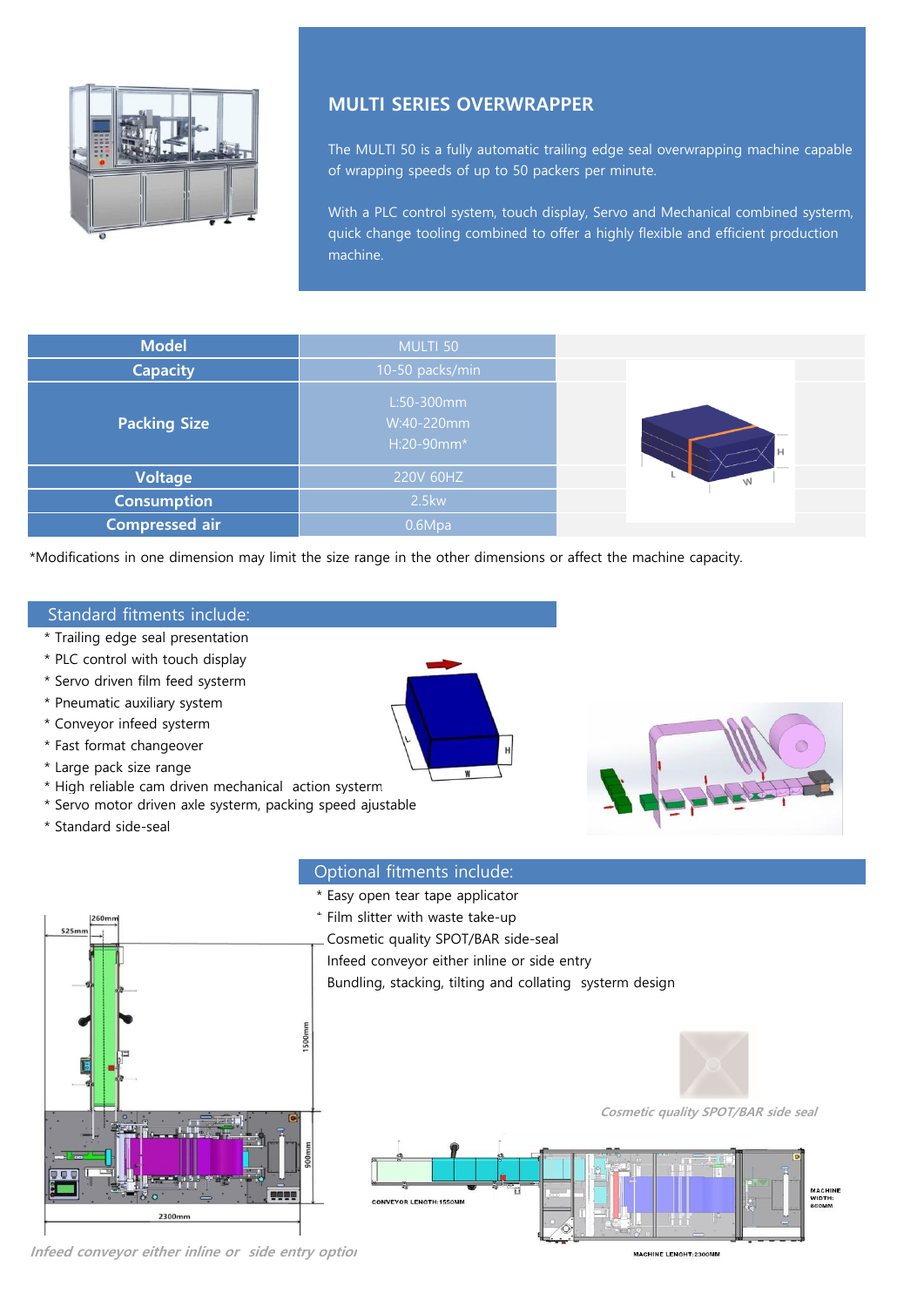

## **XTRA SERIES OVERWRAPPER**

The XTRA 80 Series is a fully automatic trailing edge seal overwrapping machine especially designed for medium single boxe, as well as bundles.

One level product infeed and outfeed design easy to form a complete set of production line.

With a PLC control system, HMI, servo driven film feed systerm, quick change tooling combined to offer a highly flexible and efficient production machine.

| <b>Model</b>        | XTRA 80                                |   |
|---------------------|----------------------------------------|---|
| <b>Capacity</b>     | 10-80 packs/min                        |   |
| <b>Packing Size</b> | L:50-150mm<br>W:25-110mm<br>H:10-50mm* | Н |
| <b>Voltage</b>      | 220V 60HZ                              | W |
| <b>Consumption</b>  | <b>6.5kw</b>                           |   |
| Compressed air      | 0.5Mpa                                 |   |

\*Modifications in one dimension may limit the size range in the other dimensions or affect the machine capacity.

#### Standard fitments include:

- \* Trailing edge seal presentation
- \* PLC & HMI
- \* Servo driven film feed systerm
- \* Pneumatic auxiliary system
- \* Conveyor infeed systerm
- \* Fast format changeover
- \* High reliable mechanical driven systerm
- \* Standard side-seal
- \* One level product infeed and outfeed



#### Optional fitments include:

- \* Easy open tear tape applicator
- \* Cosmetic quality SPOT/BAR side-seal
- **Cosmetic quality SPOT/BAR side seal** \* Bundling, stacking, tilting and collating systerm design

## Layout:



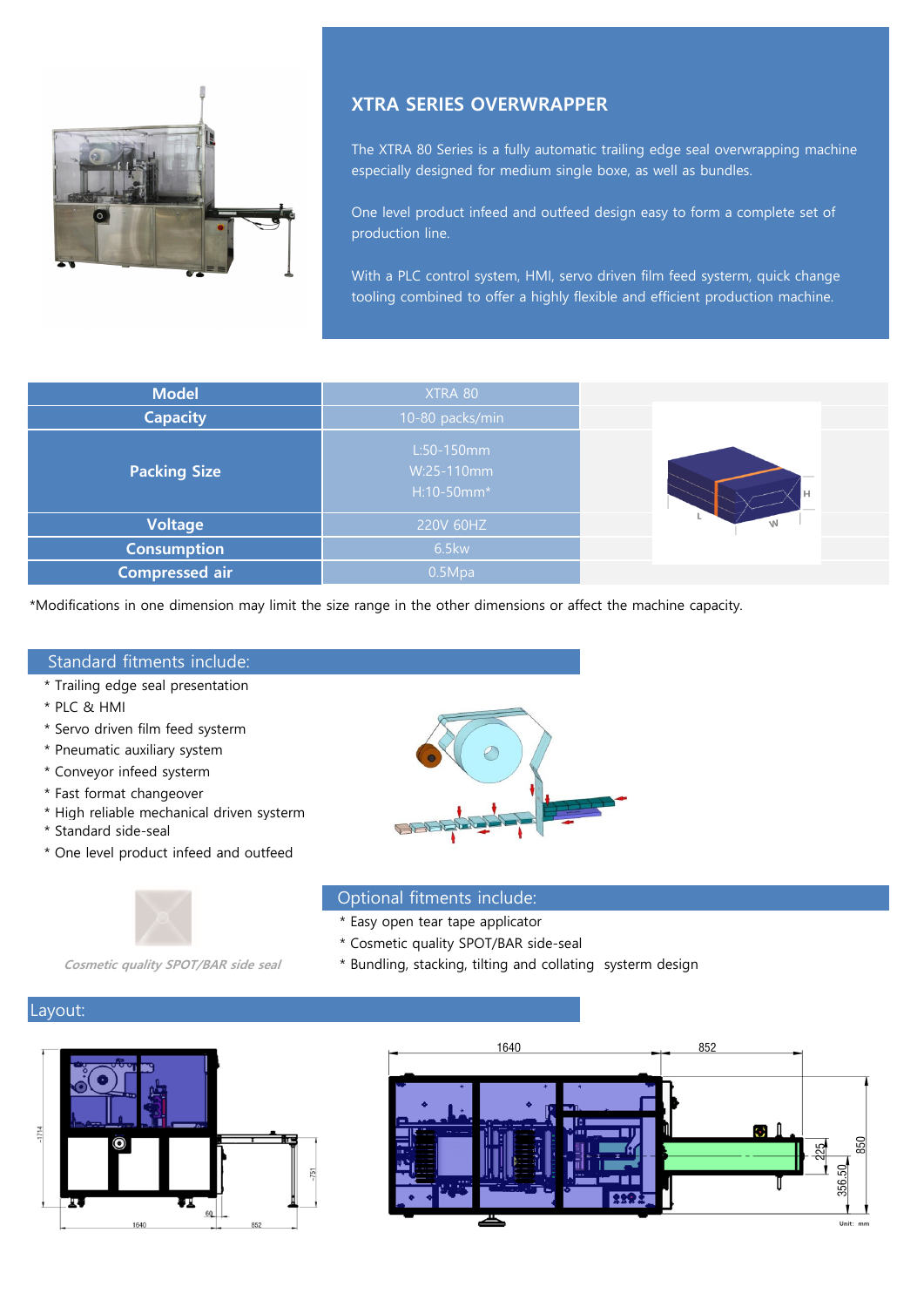

# **XT SERIES OVERWRAPPER**

The XT 100 is a fully automatic trailing edge seal overwrapping machine supplied with an arc product infeed systerm, especially designed for medium size single box.

With easy machenical operation and acurate speedy gear driven film feed systerm, quick change tooling combined to offer a highly flexible and efficient production machine.

| <b>Model</b>          | <b>XT 100</b>                          |   |
|-----------------------|----------------------------------------|---|
| <b>Capacity</b>       | 10-80 packs/min                        |   |
| <b>Packing Size</b>   | L:50-180mm<br>W:30-120mm<br>H:10-50mm* |   |
| <b>Voltage</b>        | 220V 60HZ                              | W |
| <b>Consumption</b>    | 6.5kw                                  |   |
| <b>Compressed air</b> | 0.5Mpa                                 |   |

\*Modifications in one dimension may limit the size range in the other dimensions or affect the machine capacity.

## Standard fitments include:

- \* Trailing edge seal presentation
- \* Easy Machenical operation
- \* Speedy and acurate gear driven film feed systerm
- \* Pneumatic auxiliary system
- \* Arc product infeed systerm
- \* Fast format changeover
- \* Standard side-seal
- \* Transparent or printed film
- \* Fast format changover





## Optional fitments include:

- \* Easy open tear tape applicator
- \* Cosmetic quality SPOT/BAR side-seal

**Cosmetic quality SPOT/BAR side seal** 

#### **Layout**





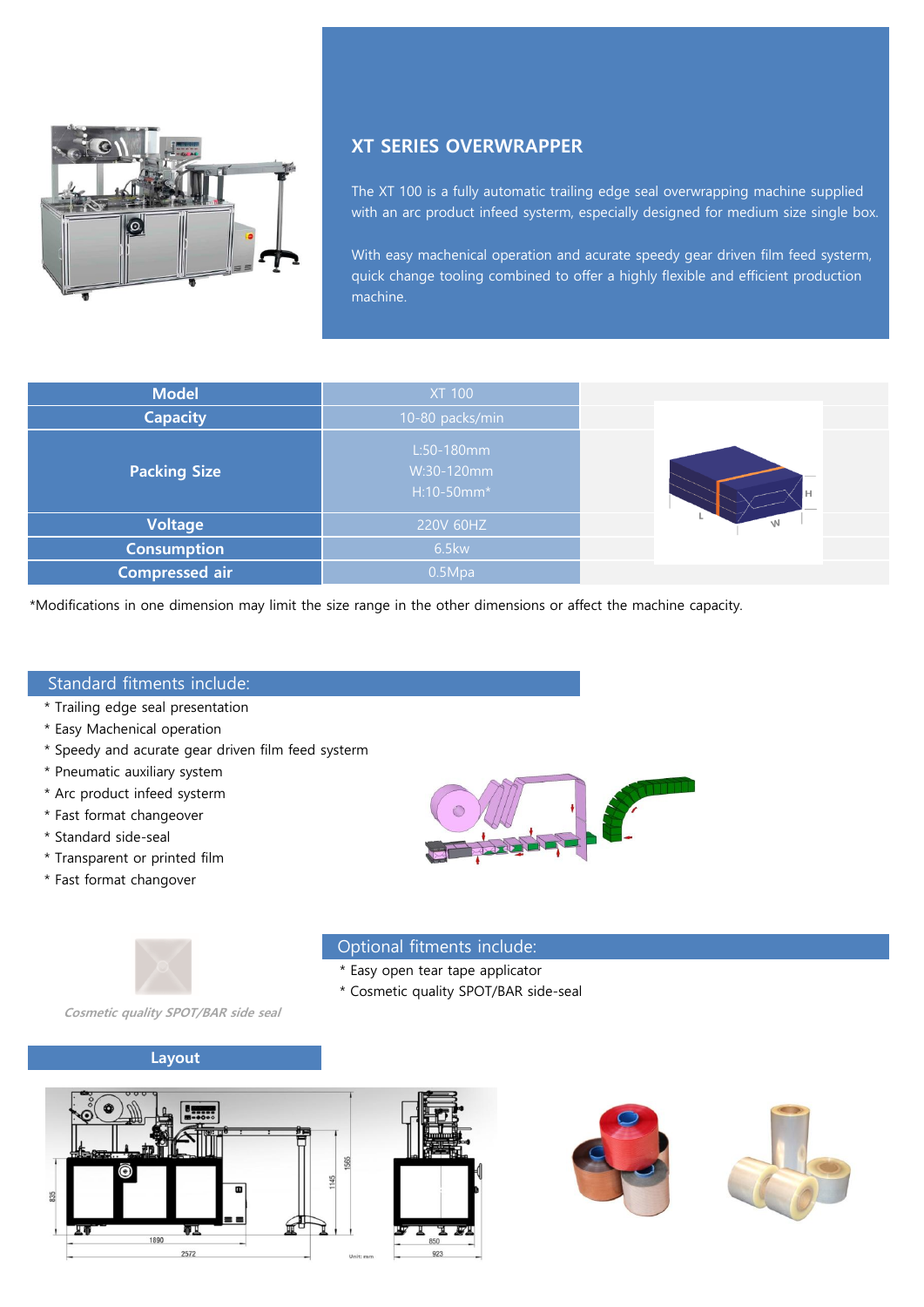

# **PRO SERIES OVERWRAPPER**

The PRO 160 is a high speed overwrapping machine up to 160 pcs per minutes, especially designed for small size single box, such as lipstick box (kinds make up cosmetic boxes as well), playing cards, etc...

Infeed systerm either inline or arc optional

With easy machenical operation and acurate speedy gear driven film feed systerm, quick change tooling combined to offer a highly flexible and efficient production machine.

| <b>Model</b>          | <b>PRO 160</b>                         |          |
|-----------------------|----------------------------------------|----------|
| <b>Capacity</b>       | 10-160 packs/min                       |          |
| <b>Packing Size</b>   | $L:30-130mm$<br>W:20-90mm<br>H:8-30mm* |          |
| <b>Voltage</b>        | 220V 60HZ                              | <b>W</b> |
| <b>Consumption</b>    | 3.8kw                                  |          |
| <b>Compressed air</b> | 0.5Mpa                                 |          |

\*Modifications in one dimension may limit the size range in the other dimensions or affect the machine capacity.

## Standard fitments include:

- \* Trailing edge seal presentation
- \* Easy Machenical operation
- \* Speedy and acurate gear driven film feed systerm
- \* High reliable mechanical driven technology
- \* Pneumatic auxiliary system
- \* Fast format changeover
- \* Standard side-seal
- \* Transparent or printed film

## Optional fitments include:

- \* Easy open tear tape applicator
- \* Infeed systerm either inline or arc optional





| <b>Packing material</b> | Transparent printed<br>BOPP/PVC<br>Tear Tape |  |
|-------------------------|----------------------------------------------|--|
| <b>Thinkness</b>        | 18-30 um                                     |  |
| Film inside diameter    | $\omega$ 76mm                                |  |
| Film outside diameter   | $\leq \omega$ 330 $\text{mm}$                |  |

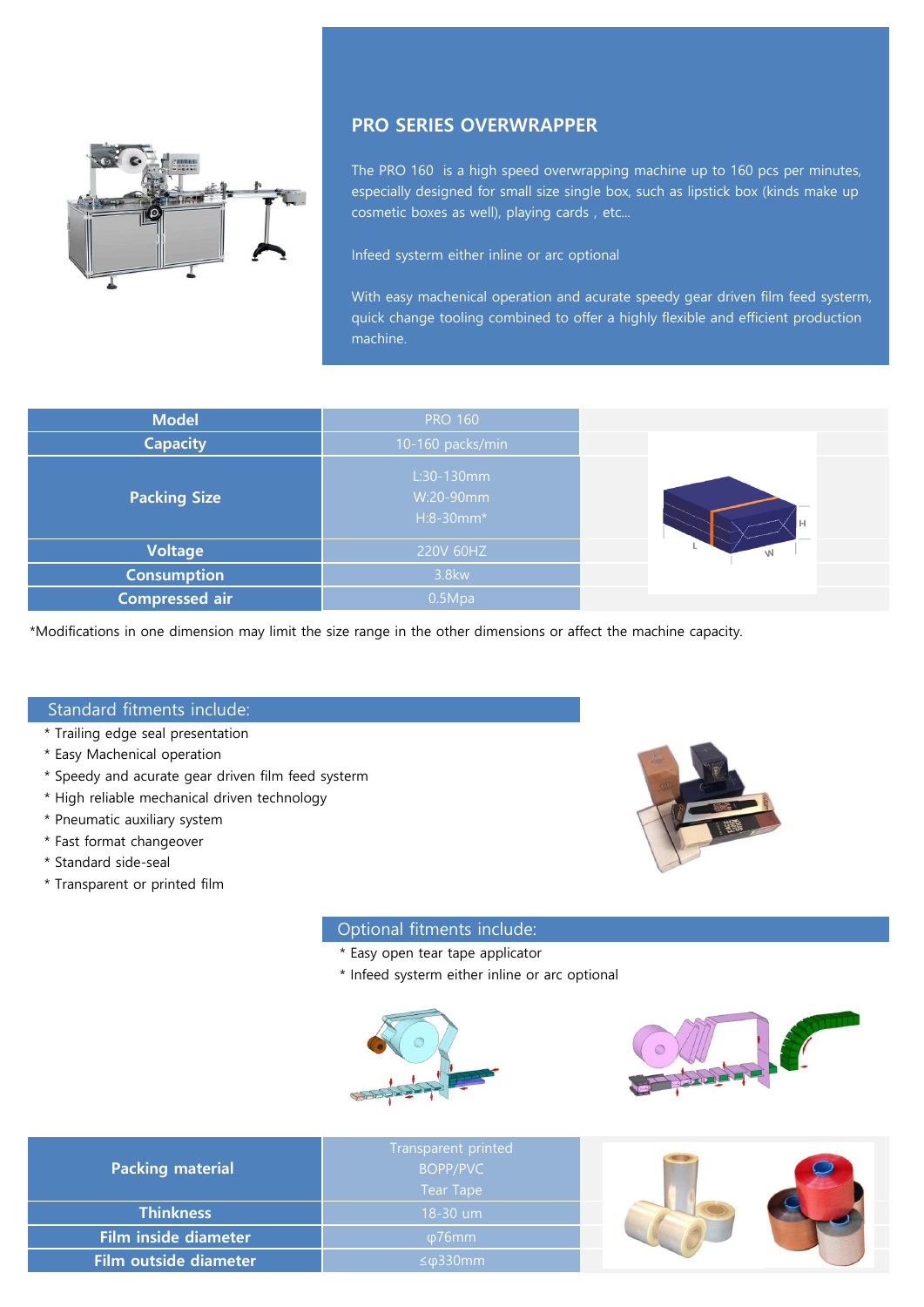

# **TT SERIES OVERWRAPPER**

The TT 200 is a fully automatic trailing edge seal overwrapping machine which is good at packing erasers, chewing gum, etc...

It's especially design for small size items, speed up to 200 packs per minute.

With easy machenical operation and acurate speedy gear driven film feed systerm, quick change tooling combined to offer a highly flexible and efficient production machine.

| <b>Model</b>        | <b>TT 200</b>                          |     |
|---------------------|----------------------------------------|-----|
| <b>Capacity</b>     | 10-200 packs/min                       |     |
| <b>Packing Size</b> | L:20-100mm<br>W:10-50mm<br>$H:5-20mm*$ | l H |
| <b>Voltage</b>      | 220V 60HZ                              |     |
| <b>Consumption</b>  | <b>2.5kw</b>                           |     |
| Compressed air      | 0.3Mpa                                 |     |

\*Modifications in one dimension may limit the size range in the other dimensions or affect the machine capacity.

## Standard fitments include:

- \* Trailing edge seal presentation
- \* Easy Machenical operation
- \* Speedy and acurate gear driven film feed systerm
- \* High reliable mechanical driven technology
- \* Pneumatic auxiliary system
- \* Fast format changeover
- \* Standard side-seal
- \* Transparent or printed film



## Optional fitments include:

- \* Easy open tear tape applicator
- \* Infeed systerm either inline or arc optional





| <b>Packing material</b> | Transparent printed<br><b>BOPP/PVC film</b><br><b>Tear Tape</b> |  |
|-------------------------|-----------------------------------------------------------------|--|
| <b>Thinkness</b>        | $18-30$ um                                                      |  |
| Film inside diameter    | ω76mm                                                           |  |
| Film outside diameter   | $\leq \varphi$ 330mm                                            |  |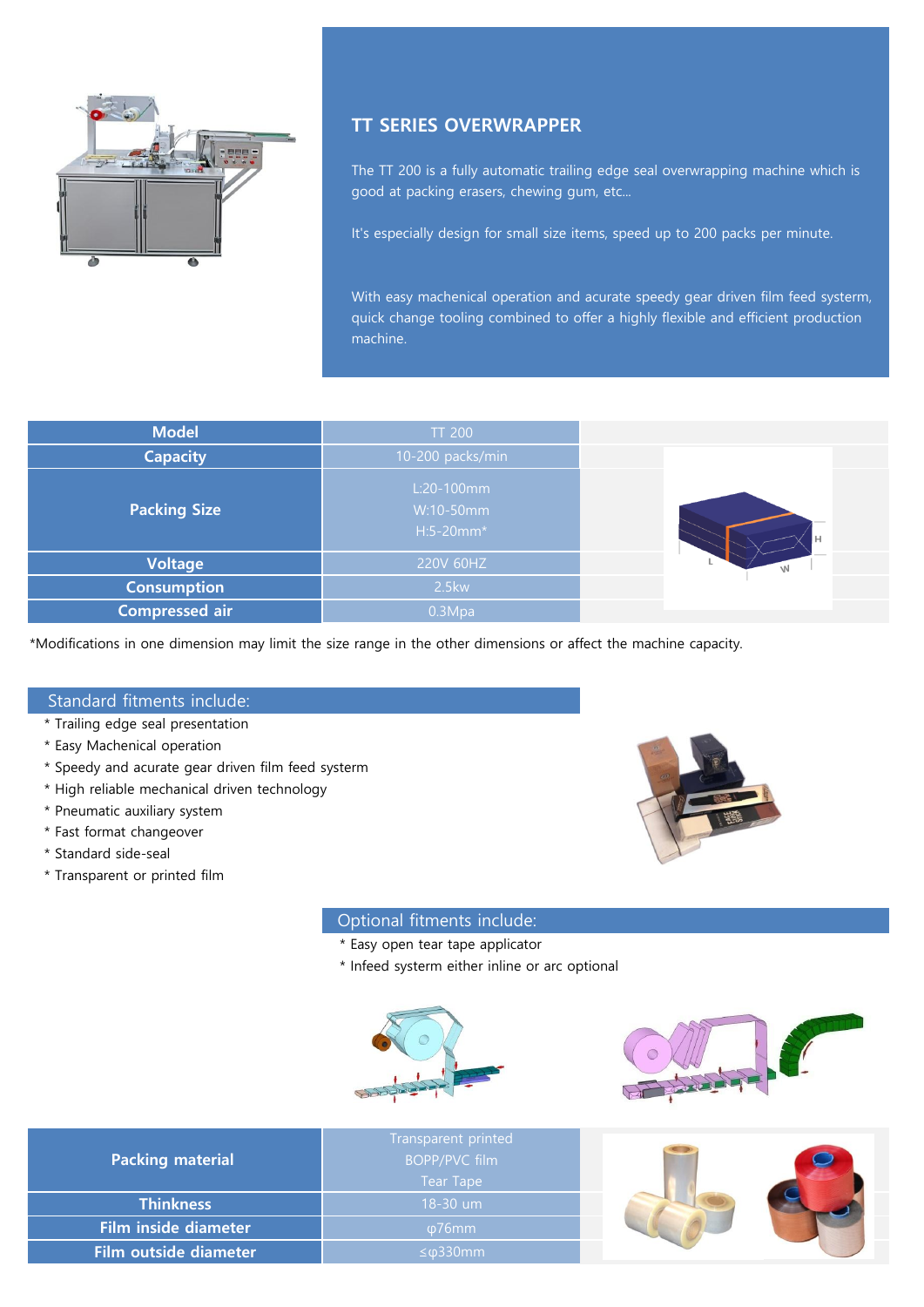

# **XL SERIES OVERWRAPPER**

The XL 400 is a fully automatic trailing edge seal overwrapping machine especially design for large product, such as cosmetic gift box, etc...

With a PLC control system, touch display, Servo and Mechanical combined systerm, quick change tooling combined to offer a highly flexible and efficient production machine.

| <b>Model</b>          | <b>XL 400</b>                          |   |
|-----------------------|----------------------------------------|---|
| <b>Capacity</b>       | 10-40 packs/min                        |   |
| <b>Packing Size</b>   | L:50-380mm<br>W:40-280mm<br>H:20-90mm* |   |
| <b>Voltage</b>        | 220V 60HZ                              | W |
| <b>Consumption</b>    | 11.8kw                                 |   |
| <b>Compressed air</b> | 0.6Mpa                                 |   |

\*Modifications in one dimension may limit the size range in the other dimensions or affect the machine capacity.

## Standard fitments include:

- \* Trailing edge seal presentation
- \* PLC control with touch display
- \* Servo driven film feed systerm
- \* Pneumatic auxiliary system
- \* Conveyor infeed systerm
- \* Fast format changeover
- \* Large pack size range
- \* High reliable cam driven mechanical action systerm
- \* Servo motor driven axle systerm, packing speed ajustable
- \* Standard side-seal

## Optional fitments include:

- \* Easy open tear tape applicator
- \* Film slitter with waste take-up
- \* Cosmetic quality SPOT/BAR side-seal
- \* Infeed conveyor either inline or side entry
- \* Bundling, stacking, tilting and collating systerm design



**Cosmetic quality SPOT/BAR side seal** 





**Infeed conveyor either inline or side entry optional**

MACHINE LENGHT:2300MM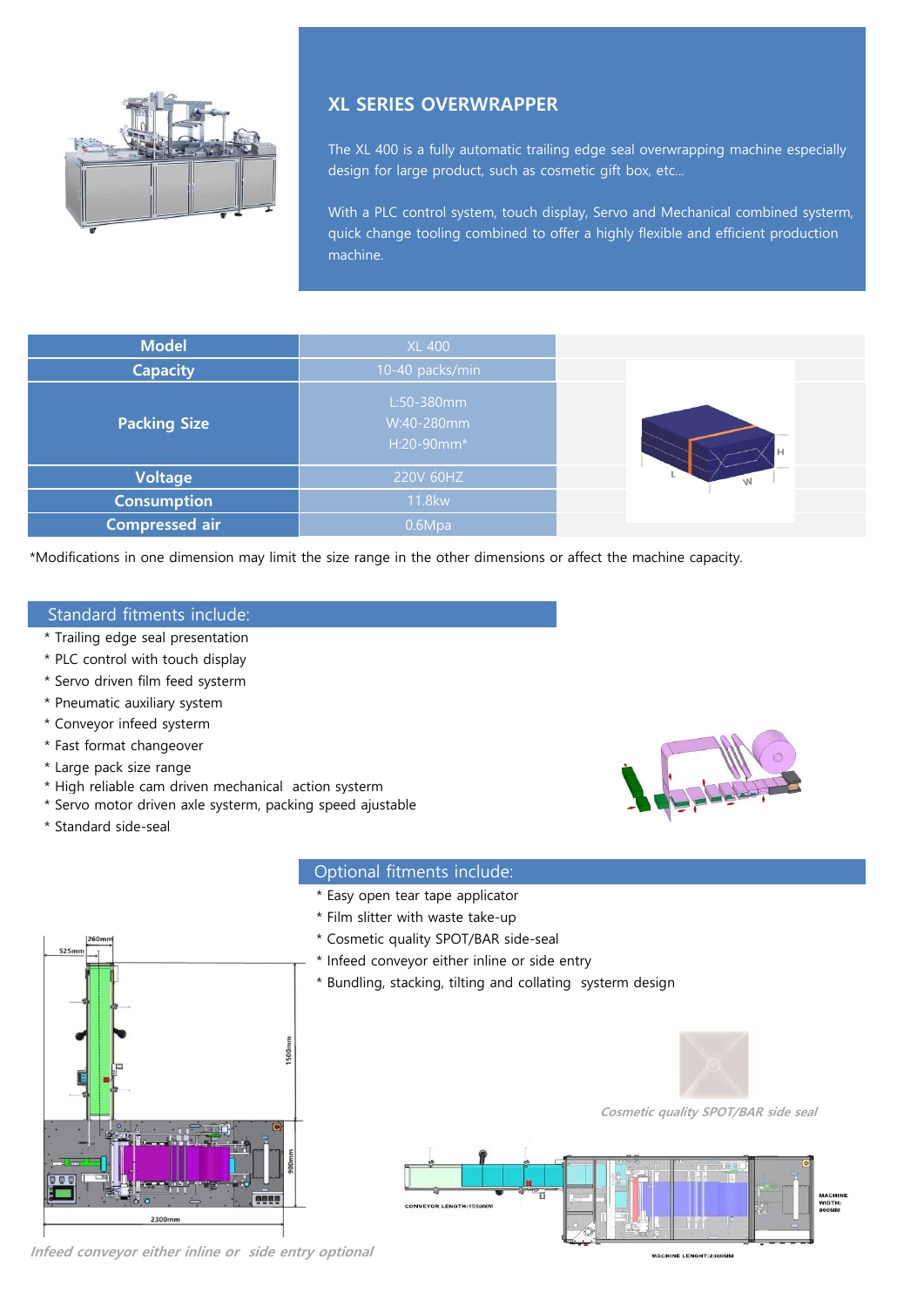

## **SEMI SERIES OVERWRAPPER**

The SEMI 20 is a semi automatic overwrapping with roll film feed systerm, simple operation and low cost, especially designed for smallbatches with limited investment.

The flexibility of SEMI makes it easy to wrap a large pack size, accessory to create the right solution for any packaging problem.

With a PLC control system, HMI, servo driven film feed systerm, simple change parts design combined to offer user a free of worry UX.

| <b>Model</b>          | <b>SEMI 10</b>                            |     |
|-----------------------|-------------------------------------------|-----|
| <b>Capacity</b>       | 5-15 packs/min                            |     |
| <b>Packing Size</b>   | L: 50-250mm<br>W: 40-150mm<br>H: 25-90mm* | l H |
| <b>Voltage</b>        | 220 V 60HZ                                |     |
| <b>Consumption</b>    | 1.5kw                                     |     |
| <b>Compressed air</b> | $0.4$ Mpa                                 |     |

\*Modifications in one dimension may limit the size range in the other dimensions or affect the machine capacity.

## Standard fitments include:

- \* Mannule Trailing edge sealing
- \* Automatic Folding and Sealing
- \* PLC & HMI
- \* Servo driven film feed systerm
- \* Pneumatic auxiliary system
- \* Standard side-seal
- \* Large pack size range
- \* Fast format changeover
- \* High reliable mechanical driven systerm





#### Optional fitments include:

- \* Cosmetic quality SPOT/BAR side-seal
- \* Easy open tear tape applicator

**Cosmetic quality SPOT/BAR side seal** 



stainless steel construction

Stainless steel construction